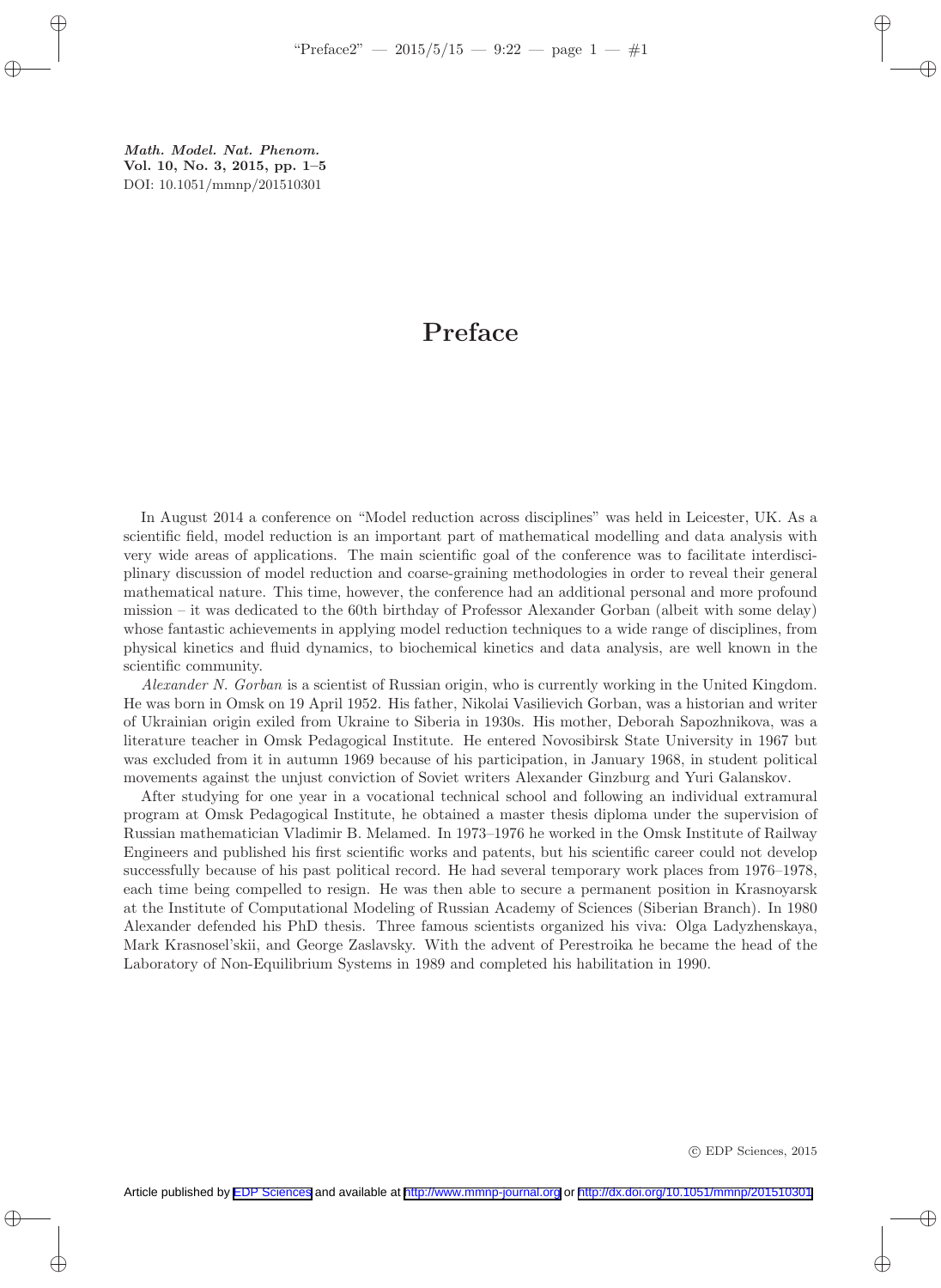

A.N. Gorban, 1992, Krasnoyarsk, Photo by Alexander Kuptsov.

In 1995 he became the deputy director of the Institute of Computational Modeling of the Siberian Branch of Russian Academy of Sciences and head of the Computational Mathematics Department. At the same time, he taught at Krasnoyarsk State University (1981– 1991) and subsequently headed the Neuroinformatics Department at the Krasnoyarsk State Technical University (1993–2006).

In the 1990s and early 2000s Alexander visited several leading institutes in the US and Europe: the Clay Mathematics Institute, Courant Institute of Mathematical Sciences, Institut des Hautes Etudes Scientifiques, ETH Zürich, the Isaac Newton Institute for Mathematical Sciences, Missouri University of Science and Technology, and in 2004 became Professor of Applied Mathematics at the Univerity of Leicester, UK, and the director of the Mathematical Modeling Centre.

Alexander has contributed to many areas of fundamental and applied science, including statistical physics, non-equilibrium thermodynamics, machine learning and mathematical biology. Literally in every single field he was interesed in he created new scientific schools: in non-equilibrium statistical physics, in physical and chemical kinetics, in bioinformatics, and neurocomputing, data mining, and adaptometry with a variety of applications; he obtained remarkable results in mathematics and hydrodynamics. Last but not least, he studied and developed technologies of collective thinking

and analytical games, led many large analytical and development projects and even became a part-time Professor in a Department of Psychology.

A very short and incomplete list of his scientific contributions related to model reduction includes

- Methods for model reduction in physical and chemical kinetics. A family of methods was developed for model reduction and coarse-graining in the 1980s-1990s: the method of invariant manifolds, the method of the natural projector, and relaxation methods. All of these methods create reduced models which satisfy the main physical principles. He solved several old problems in gas kinetics, polymer dynamics and chemical reaction kinetics: the non-perturbative derivation of physically consistent hydrodynamics from the Boltzmann equation and from reversible dynamics, for Knudsen numbers around 1; construction of the moment equations for nonequilibrium media and their dynamical correction to gain more accuracy in the description of highly nonequilibrium flows; the kinetic theory of phonons; model reduction in chemical kinetics; derivation and numerical implementation of constitutive equations for polymeric fluids.
- Hilbert's 6th problem. Alexander with his former student Ilya Karlin have received the recognition from the scientific community for a (negative) solution of an important part of the Hilbert 6th problem concerning the reducibility of continuum mechanics to physical kinetics.
- Methods for bioinformatics. Existence of a universal 7-cluster structure in all available bacterial genomes is proved. Methods of genome analysis based on frequency dictionaries are developed and applied to various biological problems (genome redundancy, mosaic structure of the genome, genetic species signature, etc.).
- Data mining and rule extraction. He developed a general technology for extraction of explicit knowledge from data. This technology was implemented in a series of software libraries which facilitated the creation of dozens of knowledge-based expert systems in medical and technical diagnosis, ecology and other fields. More recently, he has developed a new neural network model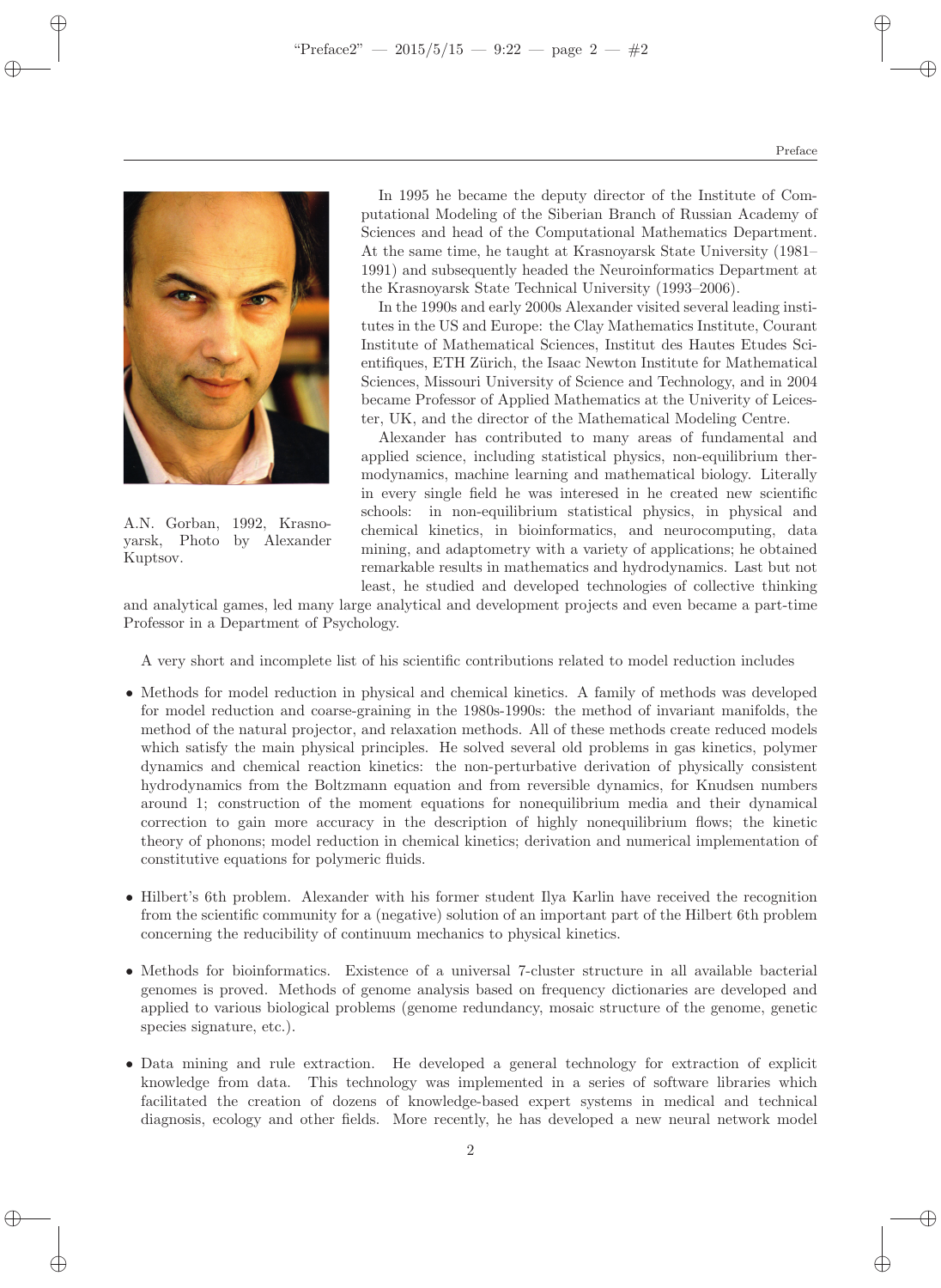for knowledge extraction; principal manifold approximation algorithms; the method of topological grammars for data approximation, as well as many diverse applications areas including medical diagnostics, ecology and geology. A system of methods to reveal hidden tractable models of complex systems was proposed. First of all, hidden geometry is exposed. Alexander invented grammars of elementary transformations allowing creation of tractable models of complex systems by chains of simple steps and dominant systems. Dominant systems approximate complex networks by simple networks, of which the dynamics can be studied analytically. Several biological and medical centres worldwide now use these methods and algorithms in their practice.

• Some medical applications of data mining: stratification of patients and analysis of interrelations of clinical and biochemical data for young people with immunodeficiency; selection of significant features for differentiation between allergic and pseudoallergic reactions; an expert system for forecasting myocardial infarction complications; evaluation of the accumulated radiation dose on the base of immunological, hormonal, and biochemical parameters of human blood; analysis of adaptation of humans to climate change and technology of adaptation control.

Thematic organization of the conference was deliberately made broad to accommodate and reflect a part of Alexander's wide spectrum of scientific interests, and the main body of the meeting was focused around the following non-exhausitve list of topics:

- 1. Theoretical Approaches (deterministic and stochastic)
- 2. Computational and Algorithmic Approaches
- 3. Data analysis and approximation techniques
- 4. Fields of Applications: Non-equilibrium statistical mechanics, kinetic theory, hydrodynamics and mechanics of continuous media, (bio)chemical kinetics, bioinformatics, systems biology, particulate systems, nonlinear dynamics, nonlinear control, social and economic systems.

In this issue, several thematically linked extended contributions from the conference are collected into a single volume. These contributions can be broadly grouped into the following three areas: methods of model reduction in dynamical systems theory, kinetics, and mathematical modelling of neural systems. Each of these areas was influenced by Alexander, and we are pleased to present a snapshot of the current state-of-the art.

And finally, few words from Members of the Guest Editorial Board as well as his close friends, collaborators, and colleagues:

• "Akademgorodok. Beginning. It was a wonderful time and a wonderful place. Akademgorodok emerged during the Khrushchev thaw. About 20 research institutes were created, a University was opened, and in Akademgorodok talented youth followed swift on the heels of prominent scientists. It seemed that freedom really reigned (in the Soviet Union!), in communication, and in scientific endeavor. Many of the usual domestic problems were absent: all the students lived in a dorm, young scientists quickly received flats, and there were many vacant positions in research laboratories.

In 1962, on the initiative of outstanding scientists Mikhail Lavrent'ev, Alexei Lyapunov and Gersh Budker, the annual Physical and Mathematical Summer School for teenagers was organised.

In January 1963, the world's first Physical and Mathematical School – FMSh began, where I was fortunate enough to study. The idea of the Chairman of the FMSh Council, Alexei Lyapunov, was to involve talented youth in real science as early as possible.

The same year, I met Sasha Gorban. He was then, it seems, 13 years old and he was in the Summer School. After the Summer School his mother, a great philologist, hesitated to let him go into the FMSh. I am very proud that my insistent recommendation convinced his mother to bless the young Alexander's induction into science. After a couple of years, when Alexander was a freshman at the University, the famous physicist Yuri Rumer, a friend and fellow Nobel laureate Lev Landau said about Sasha: "I first met someone more talented than Landau."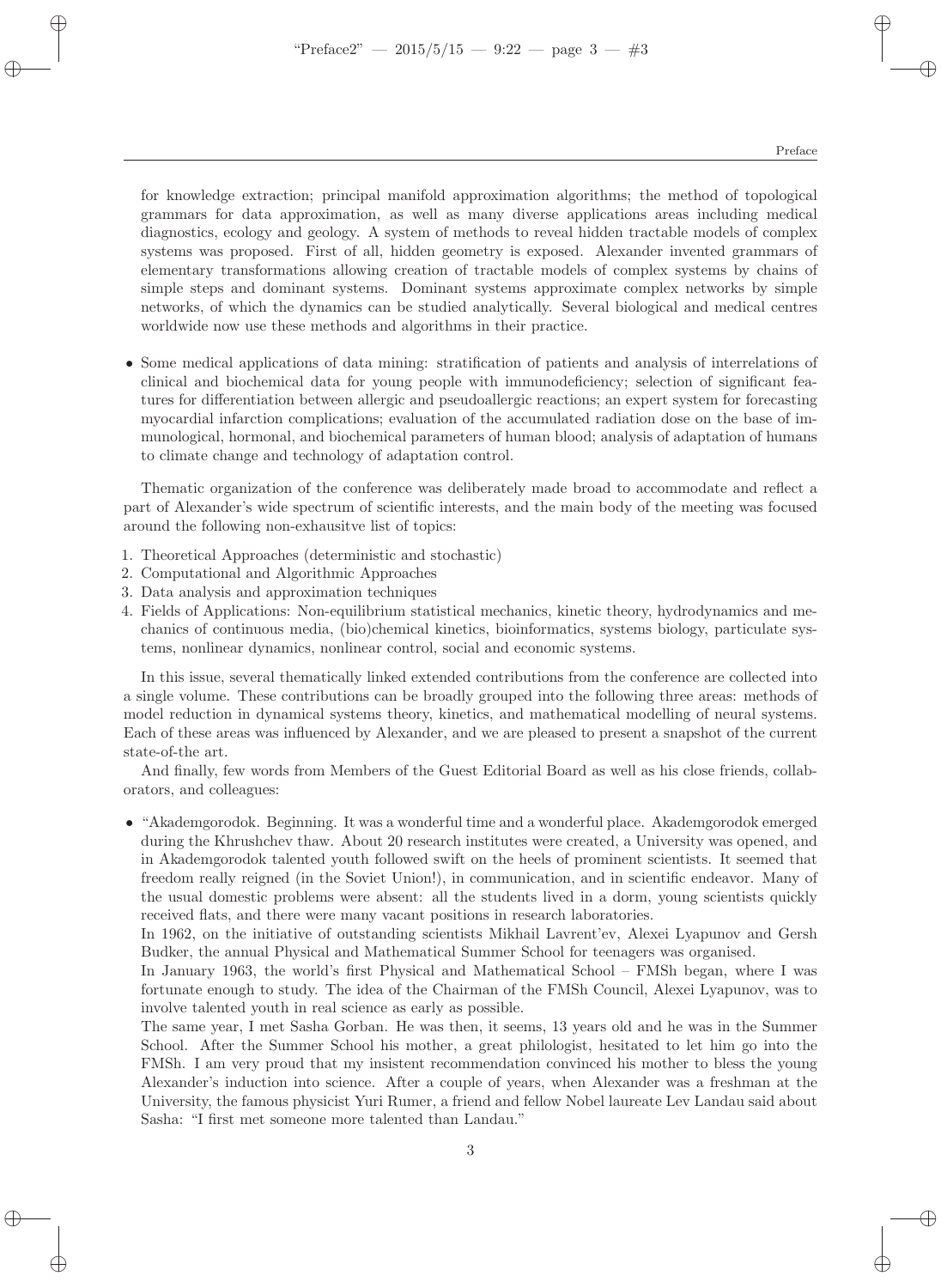But the Khrushchev thaw was soon over, and so started the rotten time of Brezhnev. Then attempts began to try to imprison writers and so on. After one of these nefarious processes (the Ginzburg and Galanskov Trial), protest posters were daubed on the walls in paint posters (8 January 1968). The KGB found the "writers" quickly; the youngest of them and the organizer of the protest was Alexander Gorban. So, after two years of investigation, these young people were excluded from the University. For several years Alexander wandered around Siberia, and was repeatedly fired from his jobs. These were tragic pages in his life. But "What does not kill us makes us stronger," – this is true sometimes, for some people.

After his expulsion from the University, Alexander developed for himself an extensive educational program in many sciences and followed this program for many years. He began to travel through the various fields of science, regularly getting outstanding results. It is wonderful that in every direction, he created a new scientific school: in non-equilibrium statistical physics, in physical and chemical kinetics, in bioinformatics, and neurocomputing, data mining, and adaptometry with a variety of applications. And yet he has remarkable results in mathematics and hydrodynamics. Moreover, he studied and developed technologies of collective thinking and analytical games, led many large analytical and development projects and even became a part-time Professor in a Department of Psychology.

"God's chosen overcome any obstacles and implement that which is commanded. Mathematician will do it better. Alexander Gorban certainly confirms that these theses are true (Gennady Fridman).

• "After arriving in Krasnoyarsk in 1978 Alexander Gorban proposed and implemented several great initiatives that are still influencing the life of our scientific community. Initially driven by Alexander, these initiatives received broad support from people from different institutes and universities. Being a highly educated scientist and a highly cultured man, he evolved through permanent and continuous self-organization and self-learning. Many of his scientific and organizational ideas were nonstandard and even unexpected. Only with his huge organizational initiative and active support during their early days, many of these ideas have grown to become wonderful traditions. Several generations of Krasnoyarsk scientists are thankful to him for contribution to development of the Krasnoyarsk Summer Schools for high school pupils. This fruitful scientific holiday is further elaborated by many followers and colleagues. He actively participated in the creation and functioning of the Krasnoyarsk Regional Scientific Foundation that played major role in supporting active scientists in difficult 1990s. He established two annual national workshops, in Neural Networks and in Mathematical Modelling. In 2000 he initiated and organized the First All-Siberian Congress of women-mathematicians in Krasnoyarsk. The congress was devoted to the sesquicentennial anniversary of Sofia Kovalevskaya. It attracted active participation of women-mathematicians, from students to professors, and received enthusiastic support from the mathematical community. At present, the biannual Congress dedicated to Sofia Kovalevskaya became international.

We are happy that Alexander Gorban visits Krasnoyarsk annually, inspiring his colleagues to maintain and develop many traditions created by him (Vladimir Shaidurov).

- "Alexander Gorban is a brilliant researcher with an amazing intellectual breadth and energy. He is also a delightful collaborator with an ebullient sense of humor. It is always a tremendous pleasure and privilege to work with him. He also has a gift for connecting with youth. His students are very lucky (Donald Wunsch).
- "Our joint interest in model reduction of complex dynamic systems and entropy brought us close, and enabled me to learn the work and personality of Prof. Alexander Gorban. His creativity, brilliant ideas and good humour have always inspired me, while I have admired his hard working, dedication, humanity and helpfulness. I am grateful for the times we could work together, and for the inspiration and support I have received from him (Katalin Hangos).